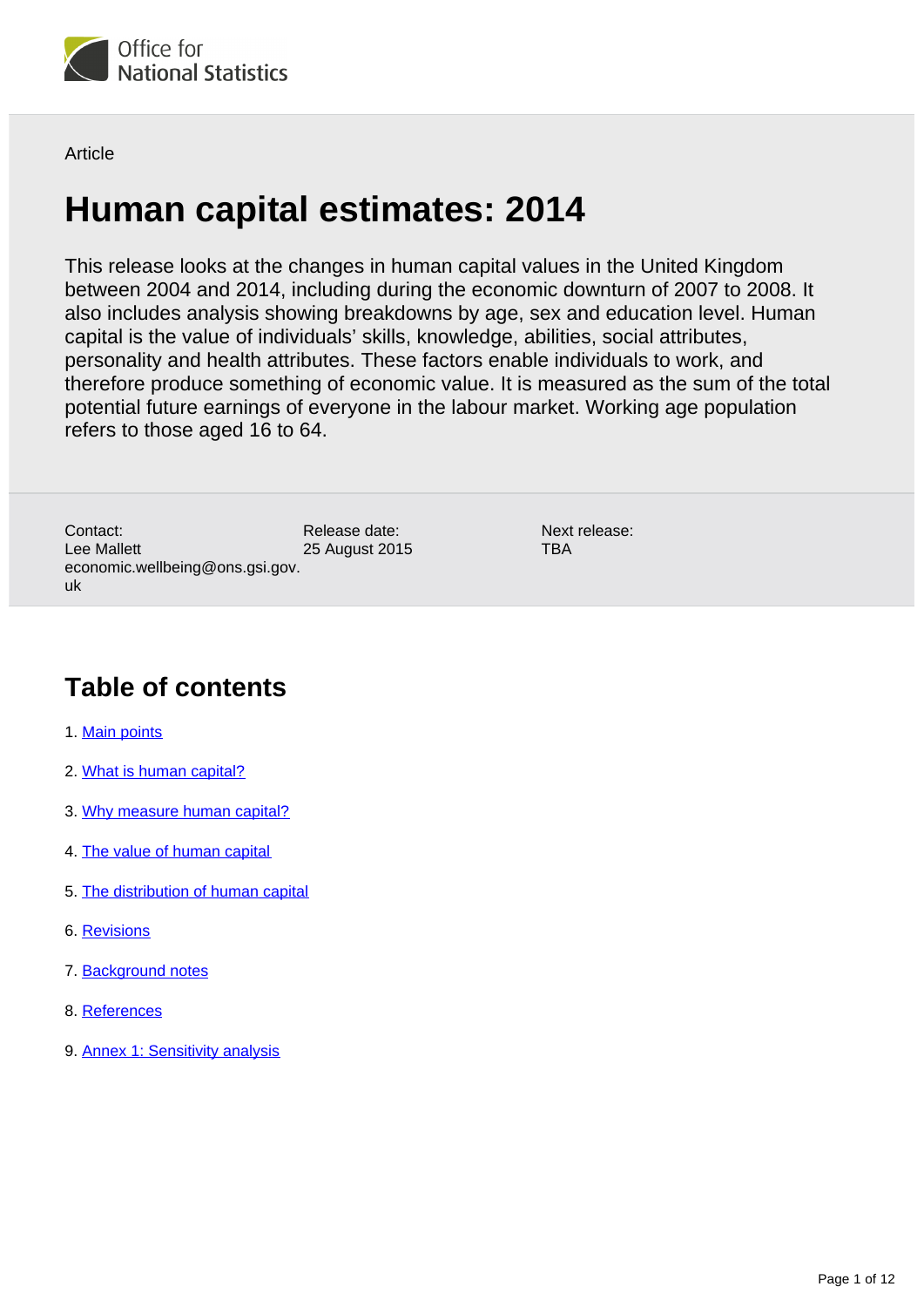### <span id="page-1-0"></span>**1. Main points**

- The value of employed human capital increased to £18.22 trillion in 2014, a change to the broadly flat trend seen between 2011 and 2013.
- In 2014, the average employed human capital stock per head of working age population was £448,358, an increase of £4,623 on the 2013 estimate.
- In 2014, those with GCSE grades A\*-C or equivalent or higher as their highest qualification held 87% of employed human capital.

### <span id="page-1-1"></span>**2. What is human capital?**

Human capital is a measure of individuals' skills, knowledge, abilities, social attributes, personality and health attributes<sup>1</sup>. These factors enable individuals to work, and therefore produce something of economic value.

At a whole economy level, we can also consider the contribution of human capital to economic output. Growth in an economy can be driven by increases or improvements in either:

- land the natural resources that we have at our disposal, for example coal, wood etc
- labour our workforce
- capital the buildings and machines we use to produce goods and services

In this context, human capital refers to the labour and captures both the number of people in the workforce and the abilities they bring with them.

We place a value on the machines that we use to produce goods and services. However, these machines would be almost useless without the knowledge of how to use and maintain them; this is human capital and also needs to be valued.

Earnings are considered to reflect these elements as it is expected that people with more valuable attributes, such as higher qualification levels, skills and abilities will earn more in the labour market. Social attributes, personality and health attributes are also reflected in wage rates. For these reasons, human capital is measured in monetary terms as the total potential future earnings of the working age population.

The following estimates are subject to a number of assumptions that affect their final value; the labour productivity rate growth rate (2%), discount rate (3.5%) and age of retirement (64). The affect that these assumptions have on the final estimate can be found in the sensitivity analysis in annex 1. Full information on data sources and methodology (including the rationale behind any assumptions) can be found in the measuring [human capital methodology document](http://www.ons.gov.uk/ons/guide-method/user-guidance/well-being/publications/human-capital---methodology-paper.pdf) (208.4 Kb Pdf).

#### **Notes for What is human capital?**

1. The OECD defines Human capital as "the knowledge, skills, competencies and other attributes embodied in individuals or groups of individuals acquired during their life and used to produce goods, services or ideas in market circumstances".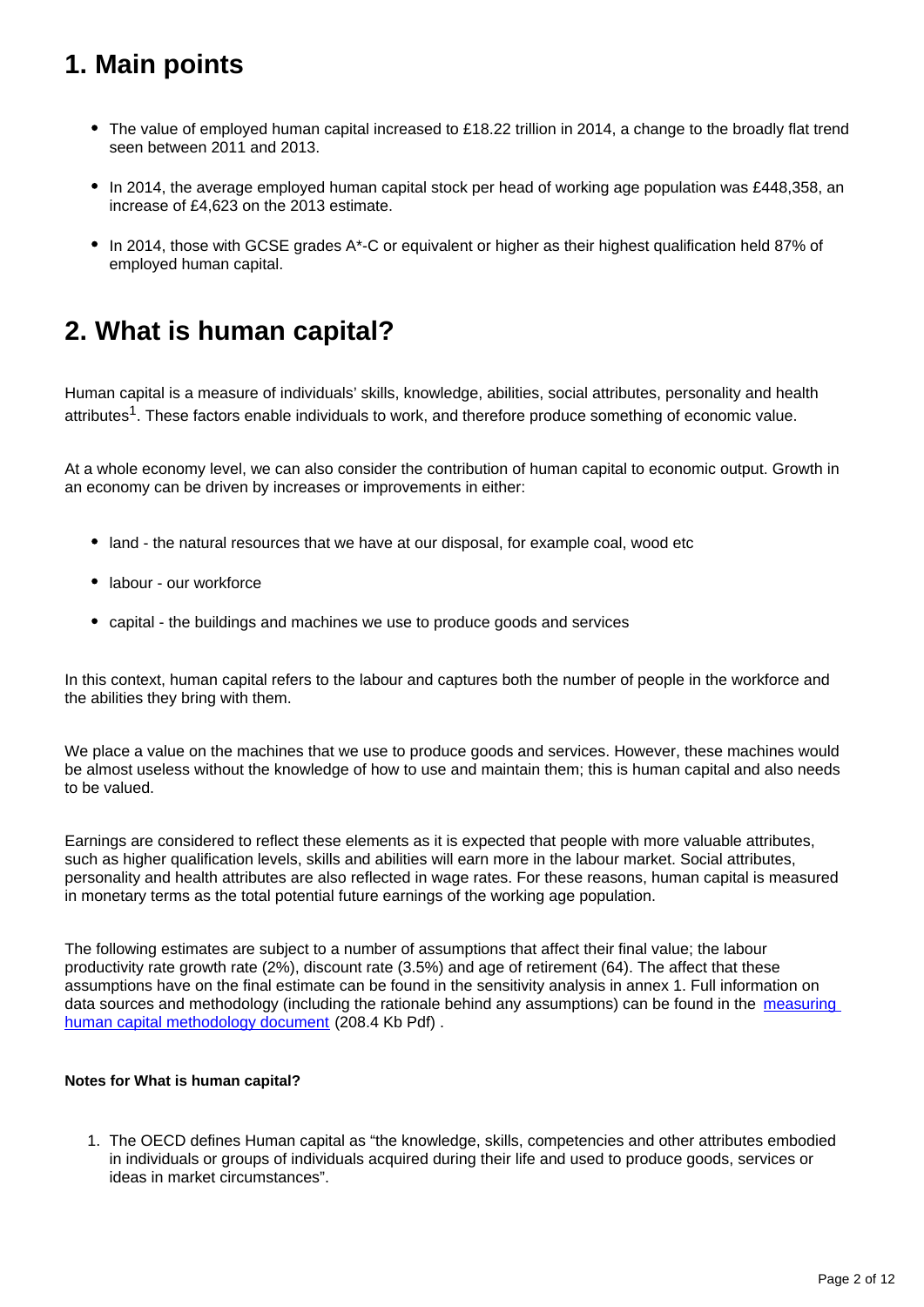### <span id="page-2-0"></span>**3. Why measure human capital?**

### **Human capital and well-being**

Human capital is important because of its positive contribution to a range of well-being aspects relevant to policy makers and researchers.

Firstly, it has been shown that individuals' labour market outcomes are linked to their human capital. In general individuals with low skills or levels of education are more likely to be unemployed and face social exclusion. Unemployment can have a negative impact on an individual's well being. In 2014 ONS found that unemployed people rated their life satisfaction significantly lower on average than employed people. The average life satisfaction of unemployed people was 6.7 out of 10 compared to 7.6 for employed people. In addition, higher human capital (in particular educational attainment) is associated with higher earnings. Earnings have been found to be related with life satisfaction and happiness. ONS (2014) finds "Those in households with higher incomes report higher life satisfaction and happiness, and lower anxiety on average".

It has also been shown that the distribution of human capital is important for equality. For example, part of the observed pay gap between men and women is related to men gaining higher levels of human capital (it has been suggested that this is a result of women, on average, having a weaker attachment to the labour market and therefore have less incentive to acquire human capital). Inequality might also persist over time as educational attainments of children are related to the educational attainment of their family, particularly their parents.

Finally, human capital can also have social impacts, in particular, improved health outcomes, lower crime rates, and higher rates of trust and social participation.

### **Human capital and the economy**

Human capital is also recognised as having important economic impacts. Empirical work on economic growth suggests that countries with higher levels of human capital, other things being equal, have greater potential output and income in the future. The measures can also be used in the assessment of the impact of an ageing population, changes in retirement ages and in the evaluation of the economic benefits of different levels of education.

### **Human capital and sustainability**

Human capital is also an important aspect of sustainability. Sustainability is seen as "what we leave to future generations; whether we leave enough resources, of all kinds, to provide them with the opportunities at least as large as the ones we have had ourselves" (UN, 2012). The capitals approach states that economic, natural, human and social capitals are all resources that matter for the present and future well-being of individuals. This was highlighted in the report by the Commission of the Measurement of Economic Performance and Social Progress (Stiglitz et al., 2009).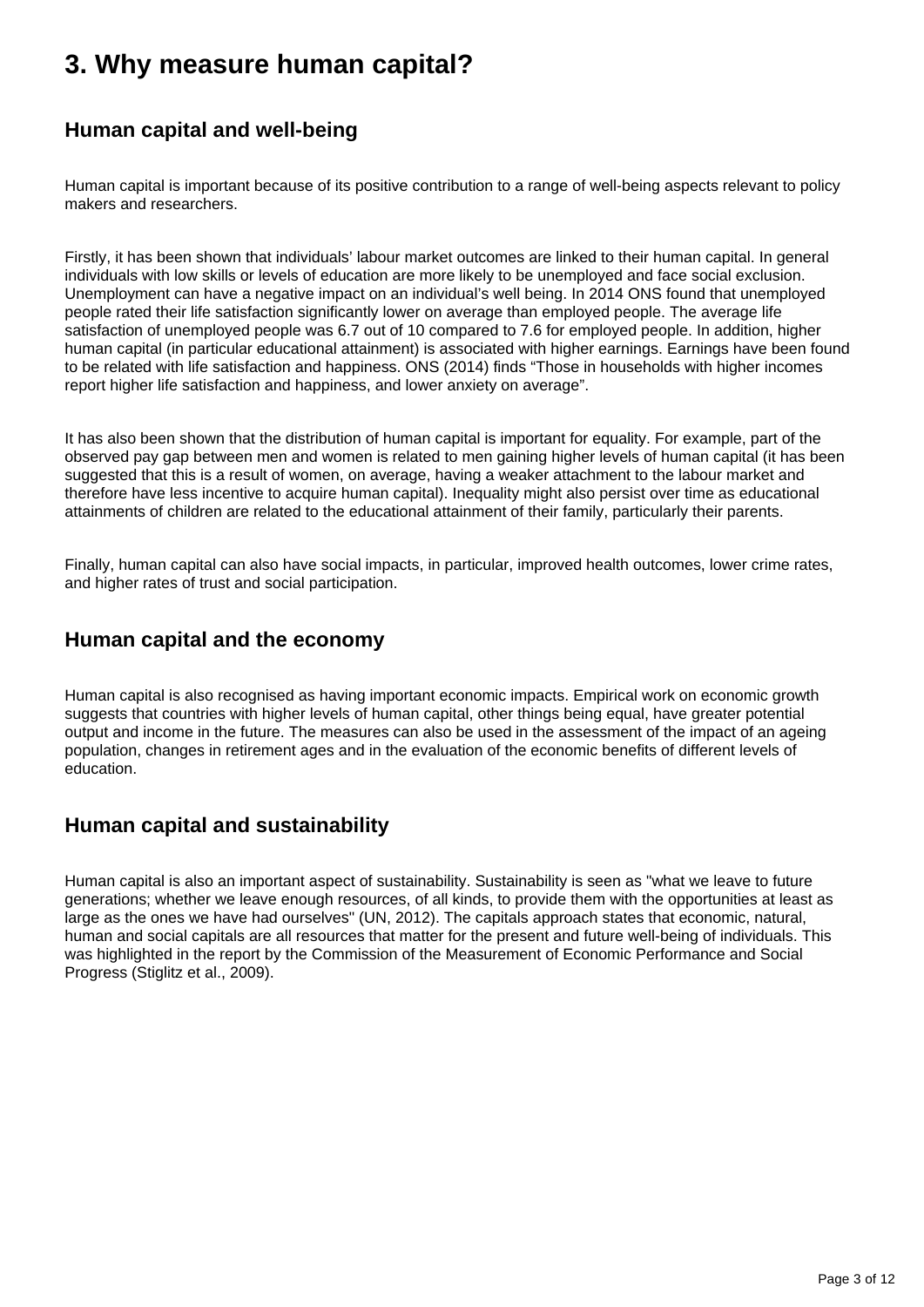## <span id="page-3-0"></span>**4. The value of human capital**

#### **Figure 1: Employed and full human capital**

#### **UK, 2004 to 2014**



**Source: Annual Population Survey (APS) - Office for National Statistics**

#### **Notes:**

- 1. Figures in 2014 prices
- 2. Labour productivity growth rate = 2%
- 3. Discount rate = 3.5%

Figure 1 shows the effect of the economic downturn on the UK's employed human capital stock. Between 2004 and 2007 the value of the UK's human capital stock increased steadily, at an average of 2.6% per year. This was driven by an increase in both the employed working-age population and the skills level of the population. Another important driver of the increase in the value of the UK's human capital stock was earnings growth, which generally grew in real terms between 2004 and 2007.

Growth in employed human capital slowed into 2008 (0.1%) before falling slightly in 2009 (-0.6%) beginning to reflect the effect of the economic downturn on the UK's human capital stock. In 2010 the employment rate and level of employment for those aged 16-64 fell<sup>1</sup>. This, alongside falls in real earnings<sup>2</sup>, contributed to further falls in the value of the UK's human capital stock in 2010 and 2011 (of -1.9% and -2.4% respectively). Following these substantial falls in 2010 and 2011, the value of the UK's human capital stock began to stabilise in 2012 and 2013.

In 2014 the value of employed human capital was £18.22 trillion. This is an increase of £220 billion, or 1.2% from £17.99 trillion in 2013. The rise in employed human capital is a result of the earnings used to value human capital increasing faster than inflation, as well as an increase in the level and employment rate of 16-64 year olds over the period<sup>3</sup>.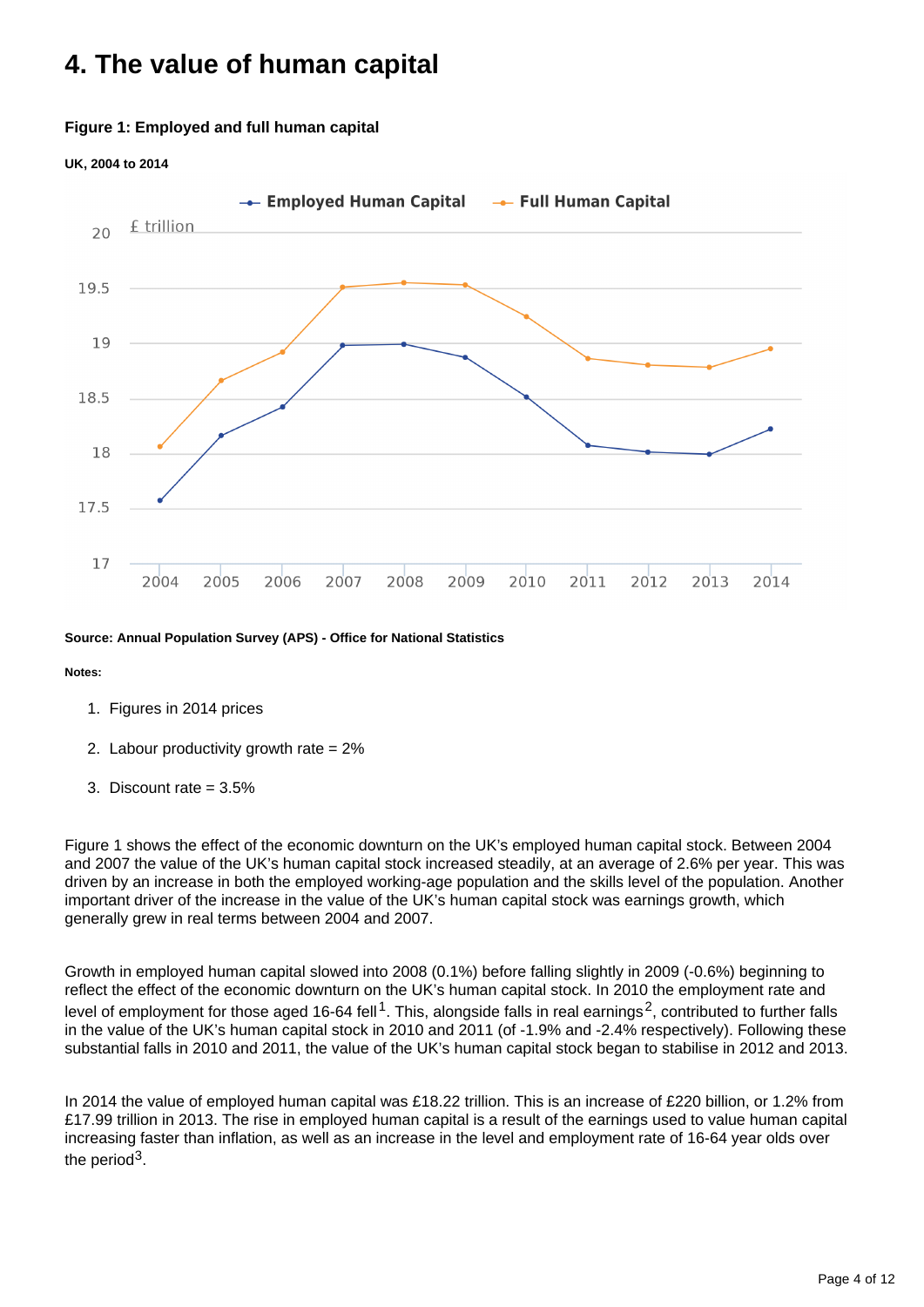The value of the UK's full human capital stock (including the unemployed) was 18.95 trillion in 2014. Both employed and full human capital show similar trends between 2004 and 2014. Between 2007 and 2011, the decline in the UK's full human capital stock was not as severe as the decline in the UK's employed human capital stock, resulting in the gap between the two widening. This reflects the impact of higher unemployment on the estimates of employed human capital.

However, between 2011 and 2013 the gap between employed and full human capital remained fairly stable. In 2014 the gap was £0.73 trillion, slightly less than the £0.79 trillion in 2013. The slight narrowing in the gap between full and human capital reflects the increase in the employment rate seen over the period.





#### **Source: Annual Population Survey (APS) - Office for National Statistics**

#### **Notes:**

- 1. Figures in 2014 prices
- 2. Labour productivity growth rate = 2%
- 3. Discount rate = 3.5%
- 4. Population figures used in this estimate come from the Annual Population Survey (APS)

Figure 2 shows the stock of human capital per head of working-age population (for both full and employed human capital). Similar to the results for the total stock, there was a steady accumulation of human capital per capita between 2004 and 2007. In 2008, the per capita figure began to decline until 2011 before stabilising until 2013. In 2014, the average employed human capital stock per head of working age population was 448,358, an increase on the 2013 estimate of £4,623 (1.0%).

This is a result of the value of human capital growing at a faster rate than the size of the working age population.

#### **Notes for The value of human capital**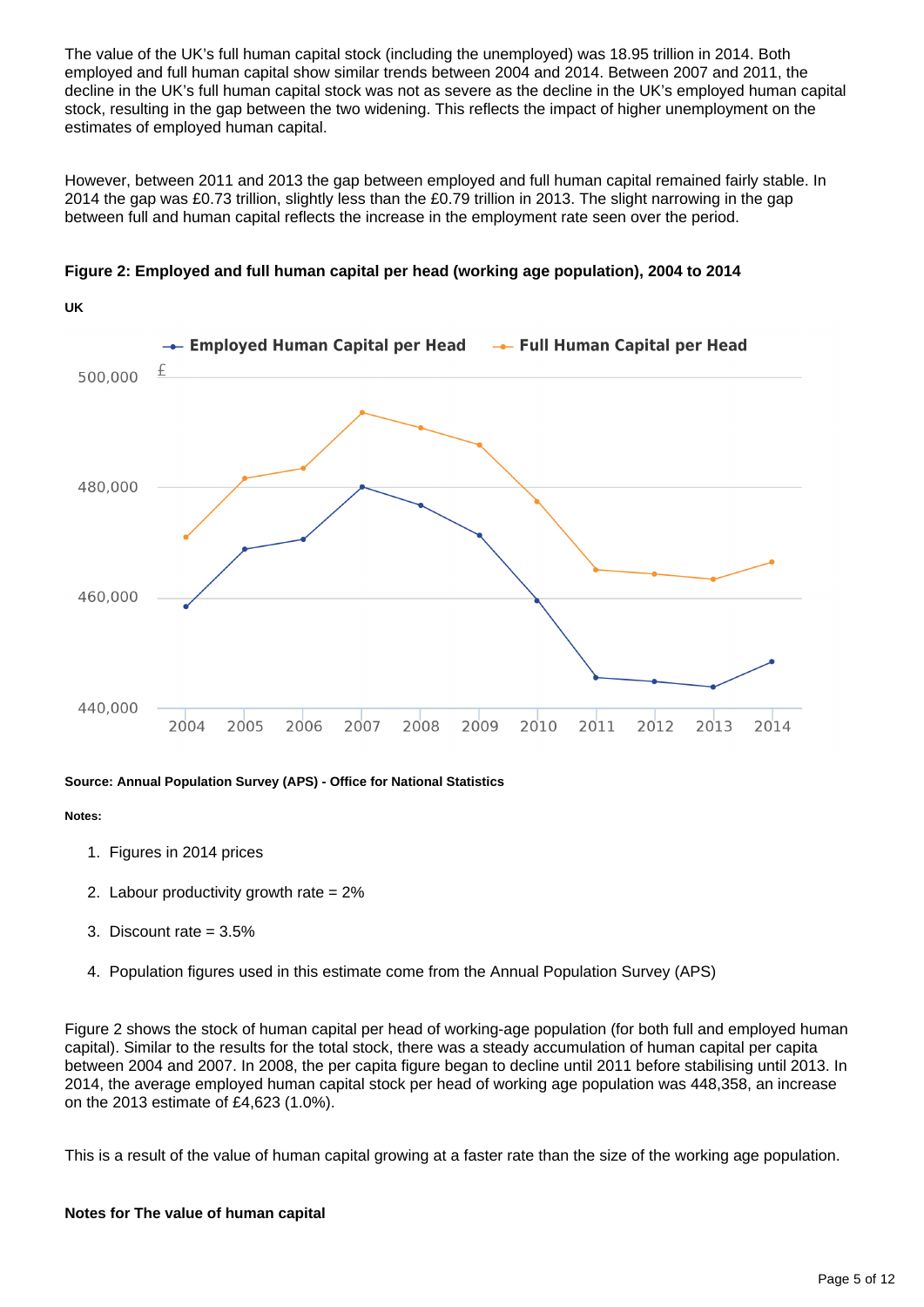- 1. ONS Labour Market Statistics show a fall in the level of 24,000 in 2010, and a 0.5 percentage point decrease in the employment rate (ONS, 2015a).
- 2. ONS Labour Market statistics show total pay growth year on year for December 2010 and 2011, 1.2% and 1.8% respectively. For the same time period ONS Consumer Price Index shows prices grew faster at 3.7% and 4.2% respectively (ONS, 2015a and 2015b).
- 3. ONS Labour Market Statistics show an increase in the level of 608,000 in 2014, and a 1.4 percentage point increase in the employment rate (ONS, 2015a).

### <span id="page-5-0"></span>**5. The distribution of human capital**

This section considers the distribution of employed human capital in 2014 by sex, highest qualification and age.

The total value of women's human capital (£6.82 trillion) was around 60% of men's (£11.40 trillion) and 37% of the total for 2014, due largely to less time in paid employment over their lifetime and lower average labour market earnings.

#### **Figure 3: Employed human capital by highest qualification, 2014**

**UK**



#### **Source: Annual Population Survey (APS) - Office for National Statistics**

#### **Notes:**

- 1. Labour productivity growth rate = 2%
- 2. Discount rate = 3.5%
- 3. Population figures used in this estimate come from the Annual Population Survey (APS)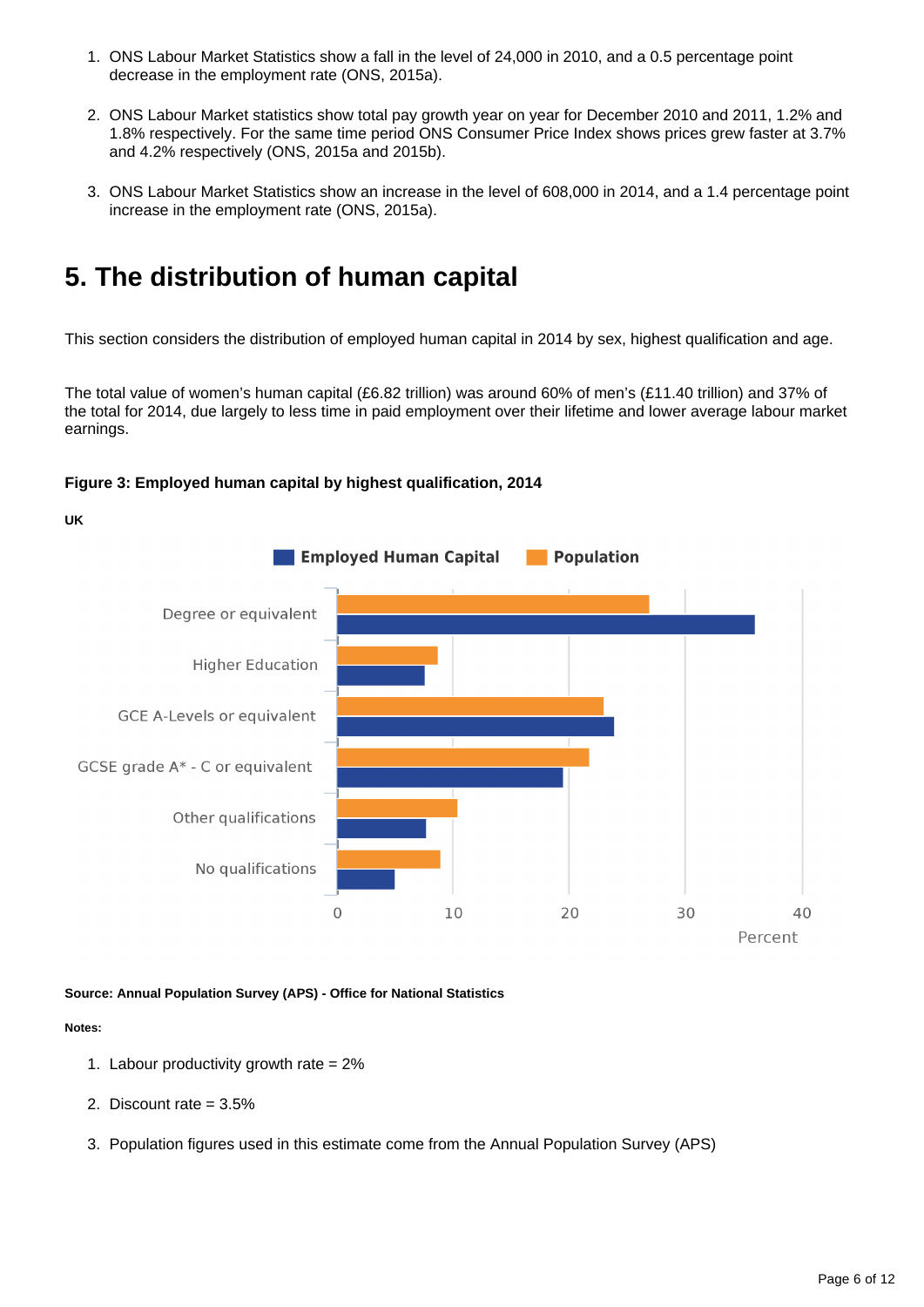Figure 3 shows the proportion of the population and the proportion of human capital held by those with different levels of highest qualification in 2014. Overall, it shows that those with higher qualifications hold a greater proportion of the human capital.

In 2014, 36.1% of the human capital stock was embodied in the 27.0% of the working population whose highest educational attainment was a degree or equivalent. In contrast, only 5.1% of the UK's human capital stock was embodied in the 9.0% of the working age population who have no formal qualifications.

Those with GCSE grades A\*-C or equivalent as their highest qualification held 19.5% of the human capital stock and made up 21.8% of the population. However, for those with GCSE grades A\*-C or equivalent or higher as their highest qualification, employed human capital was £15.87 trillion in 2014, or 87.1% of total employed human capital. This group represents 80.6% of the working age population.

Those with GCE, A-Levels or equivalent held 23.9% of the human capital stock, and made up 23.0% of the population.

#### **Figure 4: Employed human capital by age group, 2014**



#### **Source: Annual Population Survey (APS) - Office for National Statistics**

#### **Notes:**

- 1. Labour productivity growth rate = 2%
- 2. Discount rate = 3.5%
- 3. Components may not sum to totals due to rounding

Figure 4 shows that the stock of human capital is disproportionately concentrated in younger workers. For example, 41.4% of the working age population are aged between 16 and 35 but this group embodies 66.1% of the human capital stock, showing that being relatively young and having more years of paid employment remaining more than offsets the effect of having higher earnings whilst being relatively old.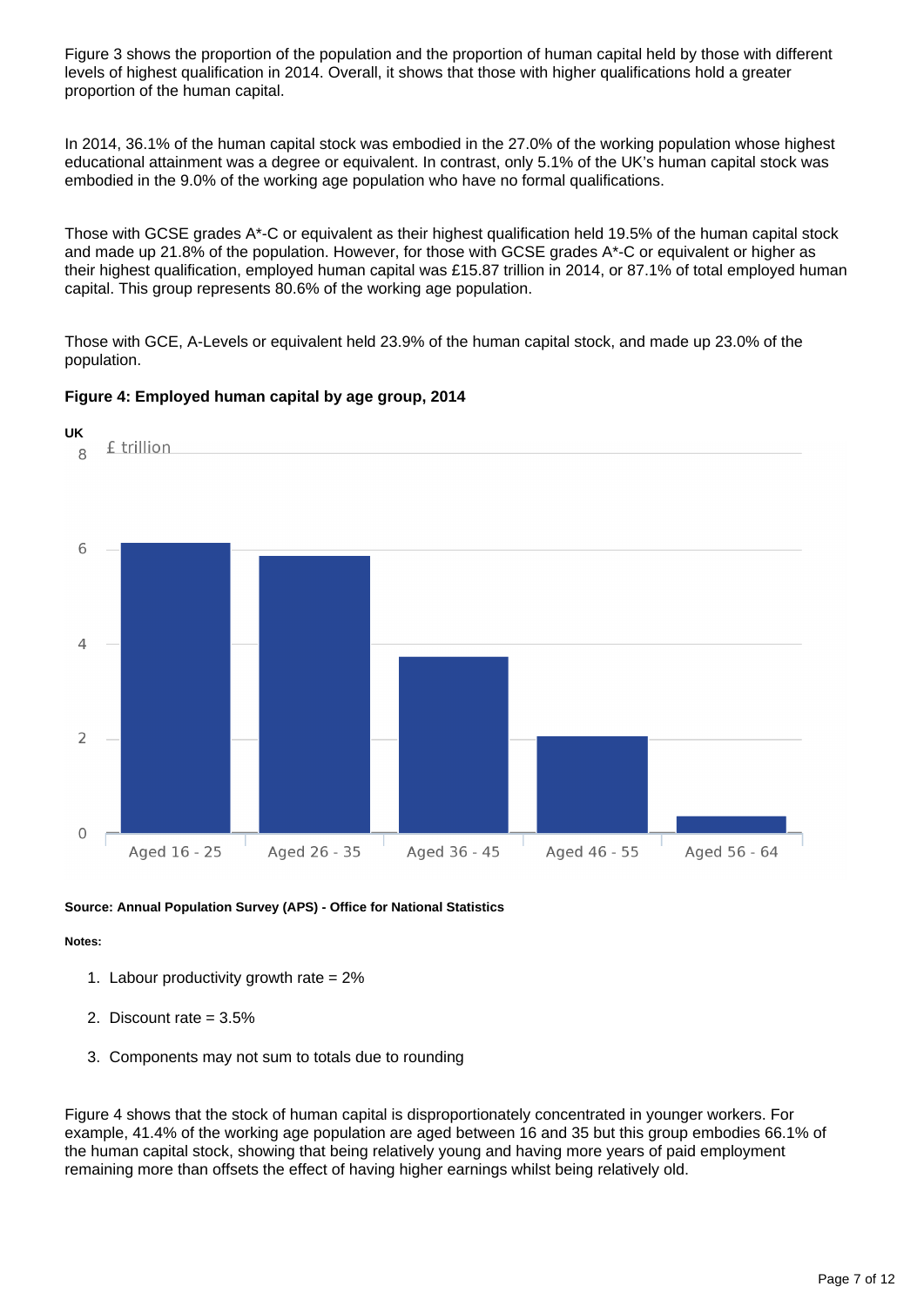## <span id="page-7-0"></span>**6. Revisions**

This edition of human capital estimates has minor revisions to some of the back series. In general, revisions can be attributed to revisions in the mortality statistics to incorporate 2011 Census data, as well as the reweighting of the Labour Force Survey (LFS) and Annual Population Survey (APS) datasets.

#### **Table 1: Revisions to employed human capital**

United Kingdom, 2004- 2013

|      |                                                          |      | (£ trillions) |  |  |
|------|----------------------------------------------------------|------|---------------|--|--|
|      | <b>Previously Current Estimate Revision</b><br>Published |      |               |  |  |
| 2004 | 17.0                                                     | 17.3 | 0.3           |  |  |
| 2005 | 17.8                                                     | 17.9 | 0.1           |  |  |
| 2006 | 18.1                                                     | 18.1 | 0.1           |  |  |
| 2007 | 18.6                                                     | 18.7 | 0.1           |  |  |
| 2008 | 18.6                                                     | 18.7 | 0.1           |  |  |
| 2009 | 18.5                                                     | 18.6 | 0.1           |  |  |
| 2010 | 18.1                                                     | 18.2 | 0.1           |  |  |
| 2011 | 17.7                                                     | 17.8 | 0.1           |  |  |
| 2012 | 17.7                                                     | 17.7 | 0.0           |  |  |
| 2013 | 17.6                                                     | 17.7 | 0.1           |  |  |

Source: Office for National Statistics

Notes

1. Labour productivity growth rate  $= 2\%$ .

2. Discount rate = 3.5%.

3. Figures in 2013 prices.

4. Differences may not sum to revision total due to rounding.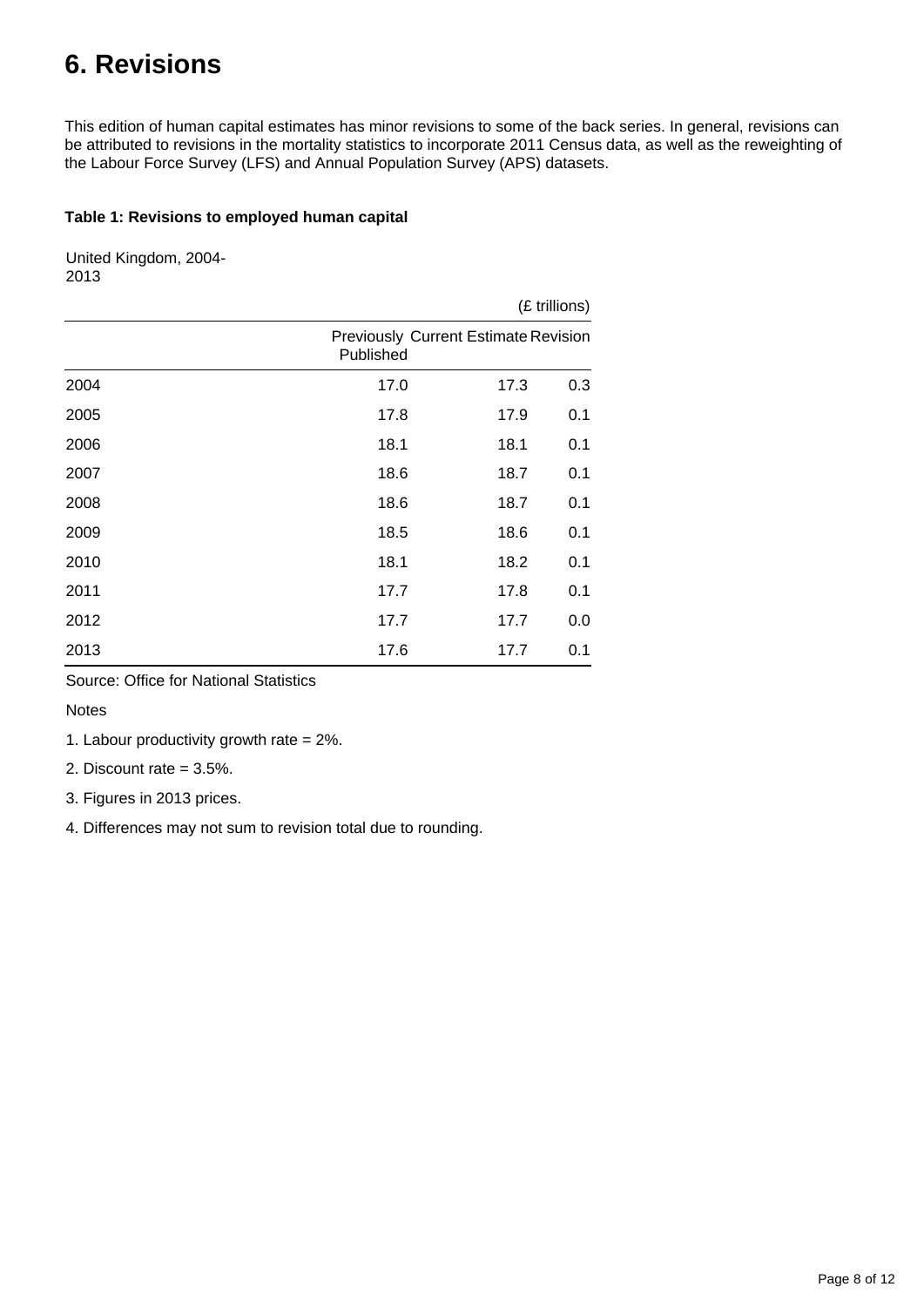#### **Table 2: Revisions to full human capital**

United Kingdom, 2004- 2013

|      | (£ trillions) |                                             |     |  |
|------|---------------|---------------------------------------------|-----|--|
|      | Published     | <b>Previously Current Estimate Revision</b> |     |  |
| 2004 | 17.5          | 17.8                                        | 0.3 |  |
| 2005 | 18.3          | 18.4                                        | 0.1 |  |
| 2006 | 18.6          | 18.6                                        | 0.1 |  |
| 2007 | 19.1          | 19.2                                        | 0.1 |  |
| 2008 | 19.2          | 19.3                                        | 0.1 |  |
| 2009 | 19.2          | 19.2                                        | 0.0 |  |
| 2010 | 18.9          | 19.0                                        | 0.1 |  |
| 2011 | 18.5          | 18.6                                        | 0.1 |  |
| 2012 | 18.5          | 18.5                                        | 0.1 |  |
| 2013 | 18.4          | 18.5                                        | 0.1 |  |

#### Source: Office for National Statistics

Notes:

- 1. Labour productivity growth rate = 2%.
- 2. Discount rate = 3.5%.
- 3. Figures in 2013 prices
- 4. Differences may not sum to revision total due to rounding.

### <span id="page-8-0"></span>**7. Background notes**

- 1. The statistics presented in this release are experimental in nature.
- 2. Full information on data sources and methodology can be found in the measuring human capital [methodology document](http://www.ons.gov.uk/ons/guide-method/user-guidance/well-being/publications/human-capital---methodology-paper.pdf) (208.4 Kb Pdf).
- 3. The sources of data used in the analysis are the Annual Population Survey (APS), which is an annual version of the Labour Force Survey (LFS), and the longitudinal LFS. We conduct both surveys, collecting household and individual data from a nationally representative sample.
- 4. Annual Population Survey data and Longitudinal Labour Force Survey data used in this are 2011 Census consistent. Data on mortality rates and population estimates are 2011 Census consistent. This release incorporates the reweighting of the Annual Population Survey data and Longitudinal Labour Force Survey data. Further information on the *[impact assessment made for the Labour Market Statistics](http://www.ons.gov.uk/ons/guide-method/method-quality/specific/labour-market/articles-and-reports/census-based-reweighting-of-the-lfs--summary-of-detailed-impact-assessment.pdf)* (124.5 Kb Pdf) is available.
- 5. Details of the policy governing the release of new data are available by visiting [www.statisticsauthority.gov.](http://www.statisticsauthority.gov.uk/assessment/code-of-practice/index.html) [uk/assessment/code-of-practice/index.html](http://www.statisticsauthority.gov.uk/assessment/code-of-practice/index.html) or from the Media Relations Office email: media.relations@ons. gsi.gov.uk

### <span id="page-8-1"></span>**8. References**

- 1. Fender V (2013) [Human capital Estimates 2013](http://www.ons.gov.uk/ons/rel/wellbeing/human-capital-estimates/2013/index.html)
- 2. Jones R and Fender V (2011) [Human capital Estimates 2010](http://www.ons.gov.uk/ons/rel/wellbeing/human-capital-estimates/2010/index.html)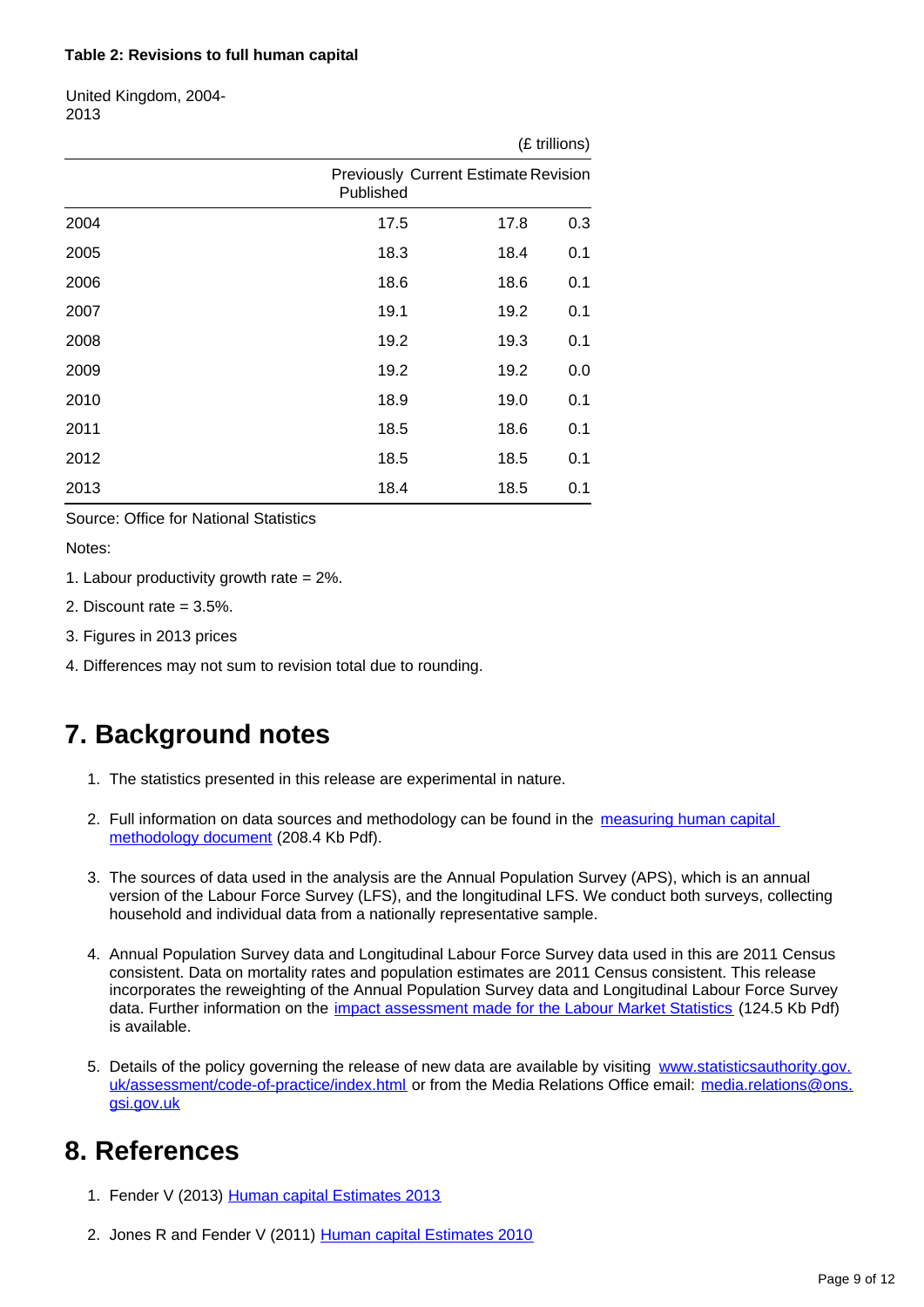- 3. Organization for Economic Cooperation and Development (OECD) (2001) [The well-being of nations: the](http://www.oecd.org/site/worldforum/33703702.pdf)  [role of human and social capital](http://www.oecd.org/site/worldforum/33703702.pdf) OECD, Paris
- 4. ONS (2012) [Consultation on the measures of Human capital](http://www.ons.gov.uk/ons/about-ons/get-involved/consultations-and-user-surveys/consultations/human-capital-consultation/index.html)
- 5. [Income, Expenditure and Personal Well-being, 2011/12](http://www.ons.gov.uk/ons/rel/wellbeing/measuring-national-well-being/income--expenditure-and-personal-well-being/index.html)
- 6. ONS (2014) [Has personal well-being improved for people in and out of work?](http://www.ons.gov.uk/ons/rel/wellbeing/measuring-national-well-being/personal-well-being-in-the-uk--2013-14/sty-personal-well-being-and-work.html)
- 7. ONS (2015a) Labour Market Statistics August 2015
- 8. ONS (2015b) Consumer Price Inflation July 2015
- 9. Stiglitz et al. (2009) Report by the Commission on the Measurement of Economic Performance and Social **[Progress](http://ec.europa.eu/eurostat/documents/118025/118123/Fitoussi+Commission+report)**

## <span id="page-9-0"></span>**9. Annex 1: Sensitivity analysis**

Estimates of human capital are sensitive to a number of assumptions. Holding everything else constant, each assumption can be varied individually to show the impact. The 3 main assumptions analysed here are: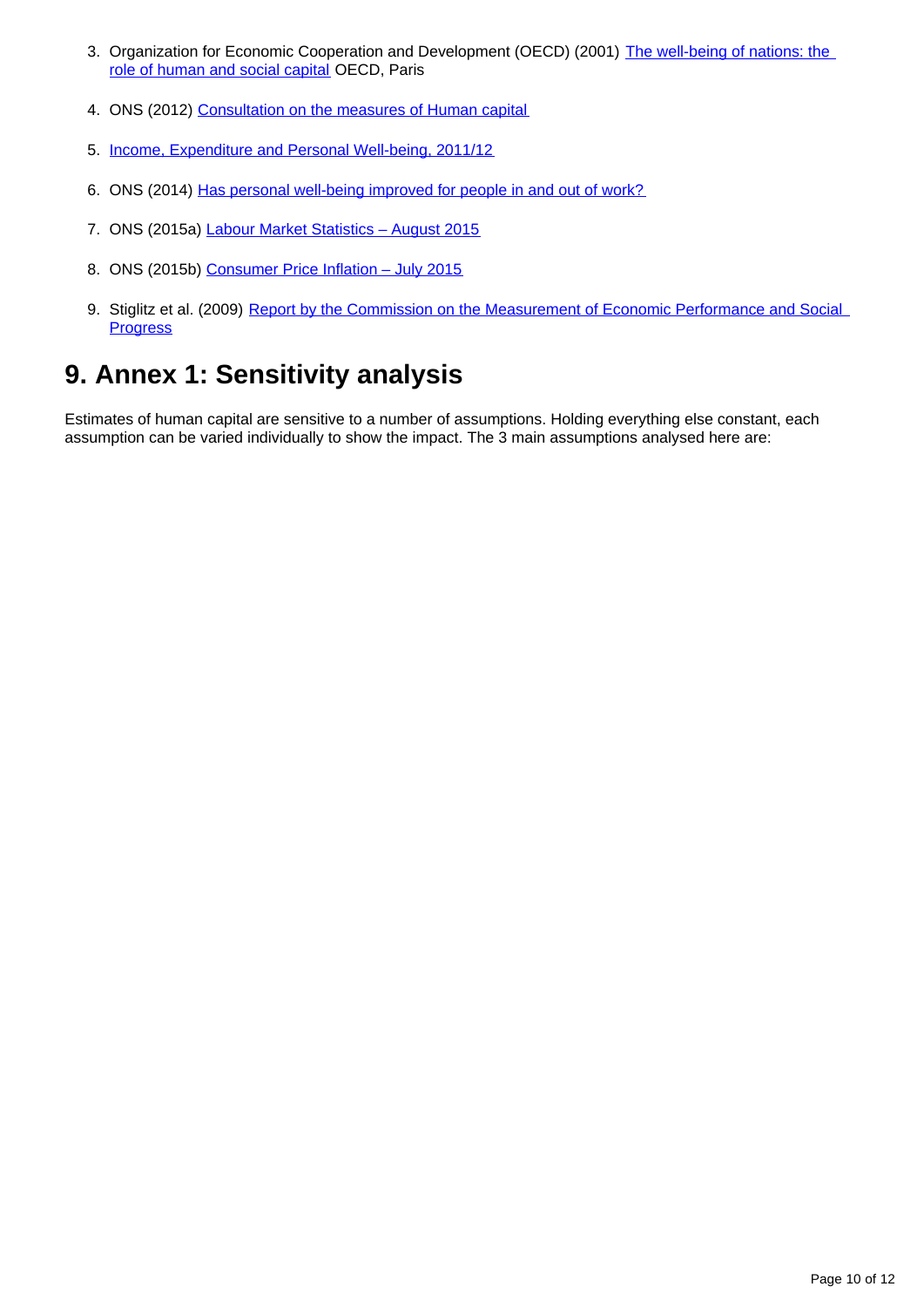- the discount rate
- the labour productivity growth rate
- the upper age boundary

The results are shown in Table A1.

#### **Table A1: Employed and full human capital in 2014 (current prices)**

United Kingdom, 2014

|                             |                      |      |                           | (£ trillions)         |
|-----------------------------|----------------------|------|---------------------------|-----------------------|
| Labour Productivity<br>Rate | Discount Age<br>Rate |      | Employed Human<br>Capital | Full Human<br>Capital |
| $\mathbf{1}$                | 3.5 64               |      | 15.87                     | 16.52                 |
| 1.5                         | 3.5 64               |      | 16.98                     | 17.67                 |
| $\overline{2}$              | 3.5                  | 64   | 18.22                     | 18.95                 |
| 2.5                         | 3.5 64               |      | 19.58                     | 20.36                 |
| 3                           | 3.5                  | 64   | 21.10                     | 21.94                 |
| $\overline{2}$              |                      | 2 64 | 22.79                     | 23.69                 |
| $\overline{2}$              | 2.5 64               |      | 21.08                     | 21.92                 |
| $\overline{2}$              | 3                    | 64   | 19.57                     | 20.35                 |
| $\overline{2}$              | 3.5 64               |      | 18.22                     | 18.95                 |
| $\boldsymbol{2}$            | $\overline{4}$       | 64   | 17.01                     | 17.70                 |
| $\overline{2}$              | 4.5 64               |      | 15.92                     | 16.57                 |
| $\overline{2}$              | 5                    | 64   | 14.95                     | 15.56                 |
| $\overline{2}$              | 3.5 64               |      | 18.22                     | 18.95                 |
| $\overline{2}$              | 3.5                  | 65   | 18.38                     | 19.12                 |
| $\overline{2}$              | 3.5                  | 66   | 18.51                     | 19.25                 |
| $\overline{2}$              | 3.5 67               |      | 18.60                     | 19.34                 |
| $\overline{2}$              | 3.5                  | 68   | 18.68                     | 19.43                 |
| $\overline{2}$              | 3.5 69               |      | 18.75                     | 19.50                 |

Source: Office for National Statistics

Notes:

1. Labour productivity growth rate in main estimates = 2%.

2. Discount rate in main estimates = 3.5%.

3. Upper age limit in main estimates = 64 years old.

Sensitivity analysis shows that increasing the discount rate by 1 percentage point, to 4.5%, reduces the estimated value of the employed human capital stock by £2.29 trillion. Conversely, reducing the discount rate to 2.5% increases the value of the employed human capital stock by £2.87 trillion. Changing the labour productivity growth rate by 1 percentage point, leads to changes of a similar magnitude but in the opposite direction in the estimates of the human capital stock.

Restricting the sample to individuals aged between 16 and 64 years is a somewhat arbitrary assumption particularly at the higher end of the age range. Table 1 illustrates the effects of changes in the upper age bound on estimates of the human capital with a discount rate of 3.5% and a labour productivity growth rate of 2%. As would be expected, increasing the upper age bound increases the estimates of the human capital stock since the